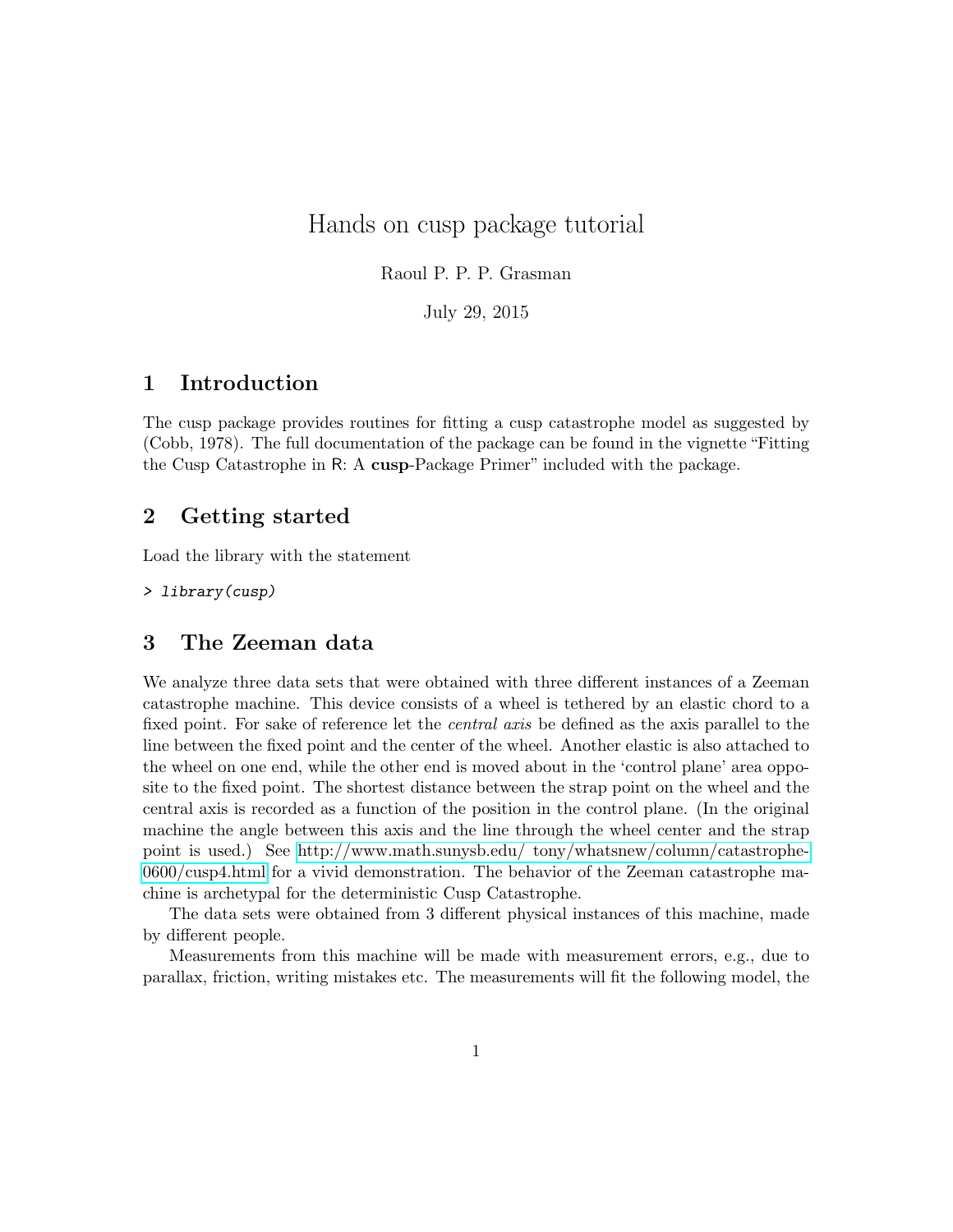

Figure 1: Catastrophe machine that was used to collect the data in zeeman2

we will dub the measurement error model,

<span id="page-1-1"></span>
$$
y_i = z_i + \epsilon_i,\tag{1}
$$

where  $\epsilon_i$  is a zero mean random variable, e.g.,  $\epsilon \sim N(0, \sigma^2)$  for some  $\sigma^2$ , and  $z_i$  is one of the extremal real roots of the cusp catastrophe equation

$$
\alpha_i + \beta_i z - z^3 = 0.
$$

Note that this is quite different from Cobb's conceptualization of the stochastic cusp catastrophe, in which

$$
y_i \sim \Psi \, e^{\alpha_i y + \beta_i y^2 - \frac{1}{4} y^4}.
$$

where the right hand side is the state density of the *stochastic* differential equation

<span id="page-1-0"></span>
$$
dY = (\alpha_i + \beta_i z - z^3)dt + dW(t),
$$
\n(2)

where  $W(t)$  is a Wiener process.

The cusp package is intended for the latter model (i.e., for Cobb's stochastic catastrophe model). However, the data from the Zeeman catastrophe machine below show that it is also quite suitable for the former model.

#### 3.1 zeeman1

The first data set

- > data(zeeman1)
- > nrow(zeeman1)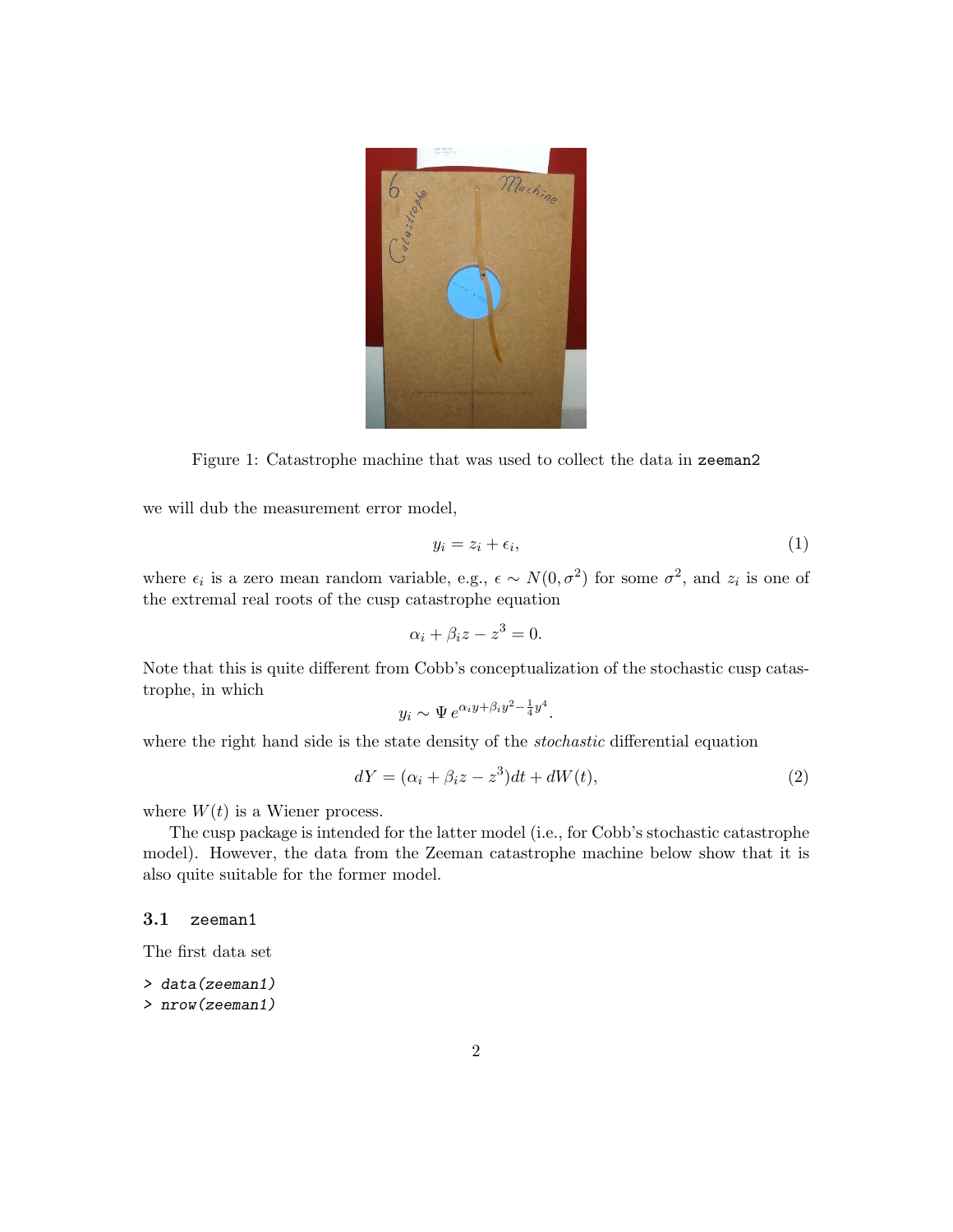

<span id="page-2-0"></span>Figure 2: Catastrophe machine used for the data set zeeman1 (left). Schematic Zeeman machine and the variables available in the data frames (right).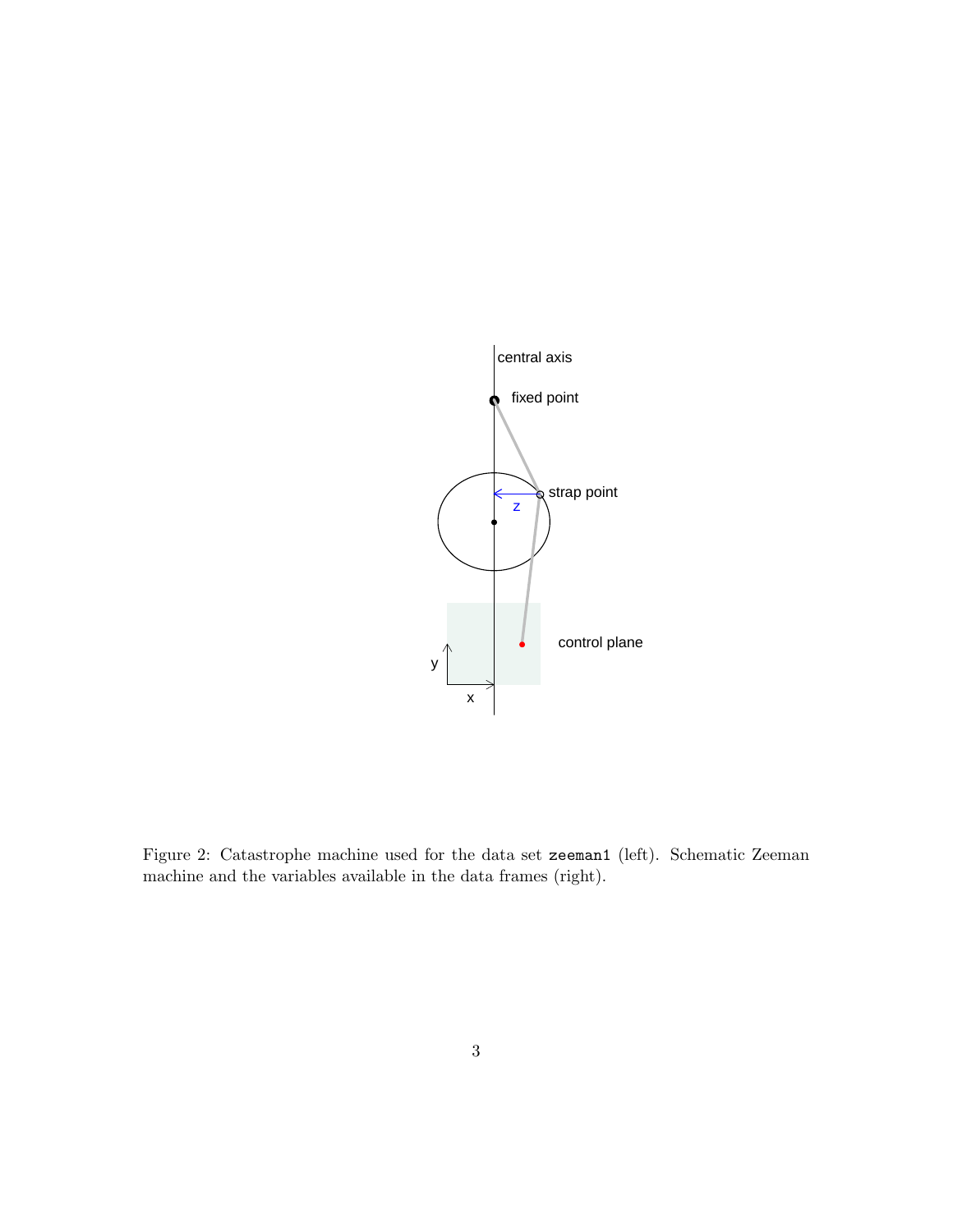[1] 150

```
x y z
1 - 7 2 -2.02 -6 2 -1.83 -5 2 -1.8
4 -4 2 -1.3
5 -3 2 -0.86 - 2 2 - 0.5
```
> head(zeeman1)

consists of 150 observations from experiments with the machine.

The columns of zeeman1 respectively contain the value on the asymmetry axis which is orthogonal to the central axis  $(x)$ , the value of the bifurcation variable which is paralel to the central axis (y), and state variable, the shortest distance from the wheel strap point to the central axis. Figure [2](#page-2-0) displays these coordinates.

While thus the asymmetry and bifurcation variables are known, namely x and y respectively, we fit the model where each parameter is regressed on both of the control variables:

```
> fit1.1 = cusp(y^z, alpha^x + y, beta^x + y, zeeman1)> summary(fit1.1)
Call:
cusp(formula = y \tilde{z}, alpha = alpha \tilde{z} x + y, beta = beta \tilde{z} x +
   y, data = zeeman1)
Deviance Residuals:
    Min 1Q Median 3Q Max
-2.26705 -0.11605 -0.01376 0.10961 2.04443
Coefficients:
             Estimate Std. Error z value Pr(>|z|)
a[(Intercept)] 0.21470 0.25516 0.841 0.40011
a[x] 1.15341 0.15558 7.414 1.23e-13 ***
a[y] -0.16460 0.11996 -1.372 0.17002
b[(Intercept)] 1.04763 0.37401 2.801 0.00509 **
b[x] 0.02851 0.14058 0.203 0.83927
b[y] -1.48202 0.13634 -10.870 < 2e-16 ***
w[(Intercept)] -0.02387 0.13178 -0.181 0.85625
w[z] 0.90316 0.02723 33.168 < 2e-16 ***
---
```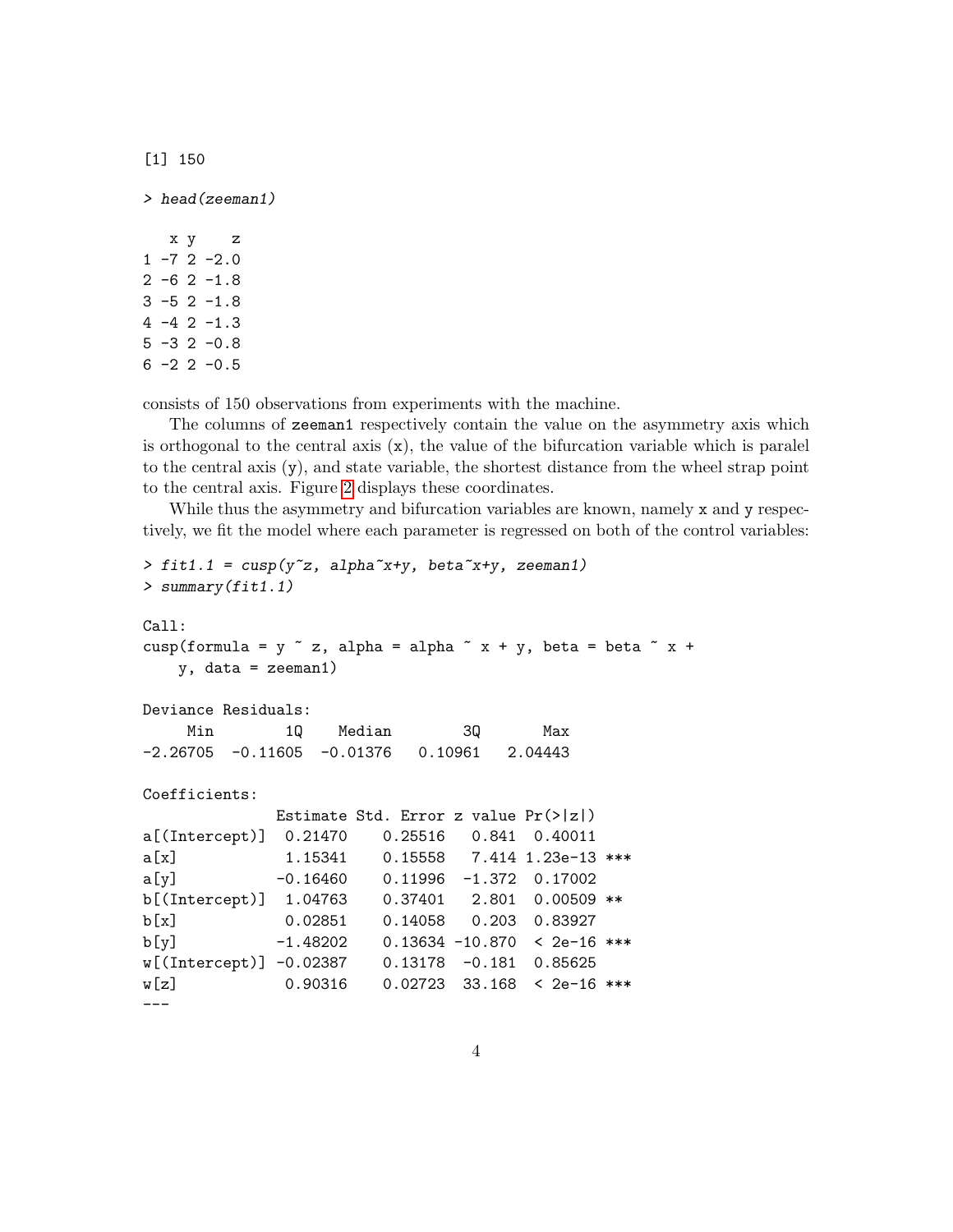```
Signif. codes: 0 '***' 0.001 '**' 0.01 '*' 0.05 '.' 0.1 ' ' 1
 Null deviance: 539.492 on 149 degrees of freedom
Linear deviance: 85.233 on 146 degrees of freedom
Logist deviance: NA on NA degrees of freedom
Delay deviance: 24.228 on 142 degrees of freedom
            R.Squared logLik npar AIC AICc BIC
Linear model 0.8711298 -170.44770 4 348.8954 349.1713 360.9379
Cusp model 0.9554786 76.23194 8 -136.4639 -135.4426 -112.3788
---
Note: R.Squared for cusp model is Cobb's pseudo-R^2. This value
     can become negative.
       Chi-square test of linear vs. cusp model
X-squared = 493.4, df = 4, p-value = 0
```
The summary table indicates that the regression coefficients  $a[(Intercept)], a[y], b[x],$ and  $\mathbf{w}$ [(Intercept)] are non-significant suggesting that they are not required in the model. We therefore fit the model again, leaving these regressors out of the model:

```
> fit1.2 = cusp(y<sup>z-1</sup>, alpha<sup>x-1</sup>, beta\tilde{y}, zeeman1)
> summary(fit1.2) # compare with logistic fit as well
Call:
cusp(formula = y z - 1, alpha = alpha x - 1, beta = beta xy, data = zeeman1)
Deviance Residuals:
    Min 1Q Median 3Q Max
-2.15809 -0.04248 0.04943 0.16451 2.11321
Coefficients:
             Estimate Std. Error z value Pr(>|z|)
a[x] 1.15341 0.15540 7.422 1.15e-13 ***
b[(Intercept)] 0.96994 0.37551 2.583 0.00979 **
b[y] -1.47496 0.13656 -10.801 < 2e-16 ***
w[z] 0.89487 0.02723 32.862 < 2e-16 ***
```
Number of optimization iterations: 72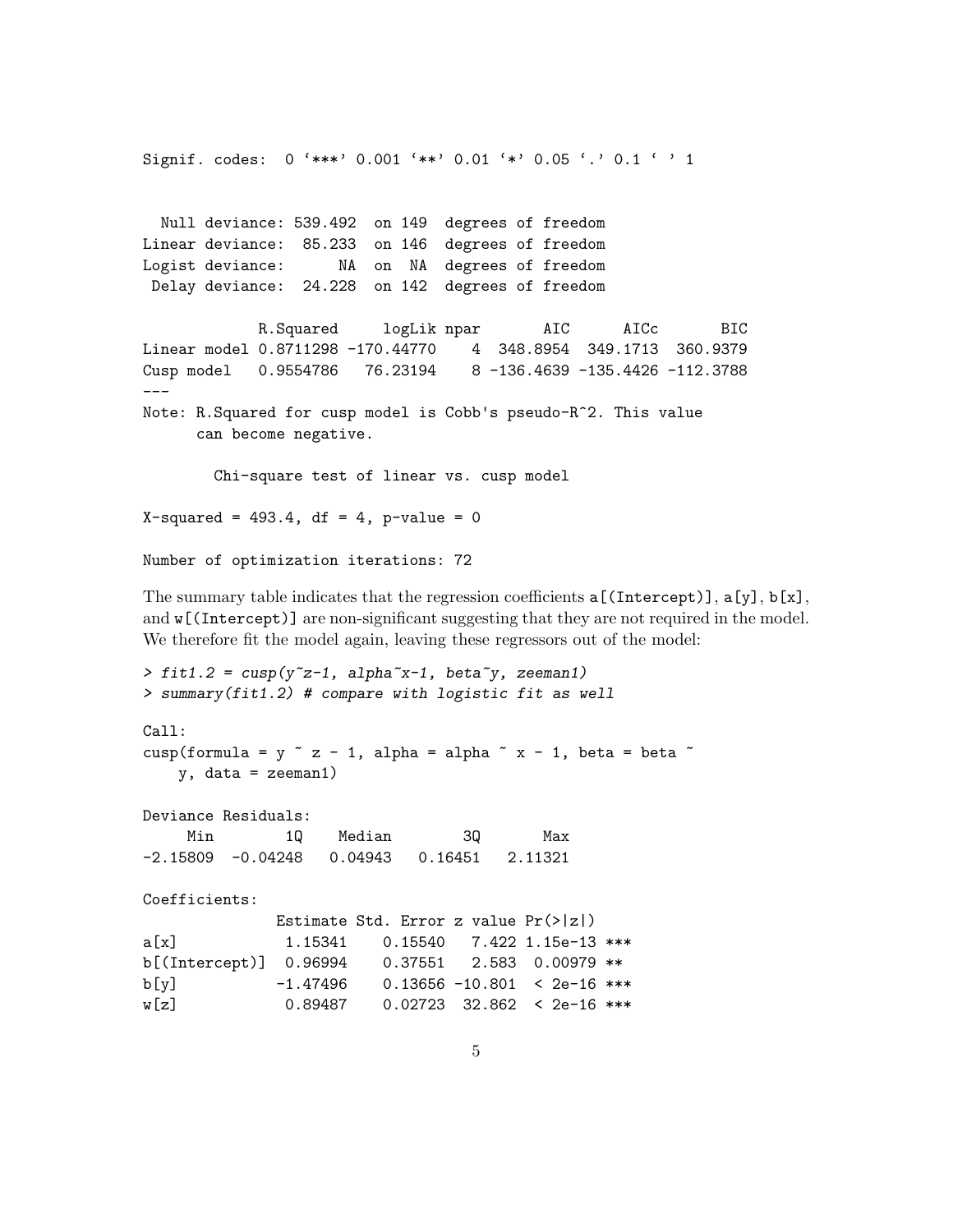```
Signif. codes: 0 '***' 0.001 '**' 0.01 '*' 0.05 '.' 0.1 ' ' 1
 Null deviance: 529.634 on 149 degrees of freedom
Linear deviance: 85.233 on 146 degrees of freedom
Logist deviance: NA on NA degrees of freedom
Delay deviance: 23.365 on 146 degrees of freedom
            R.Squared logLik npar AIC AICc BIC
Linear model 0.8716421 -170.4477 4 348.8954 349.1713 360.9379
Cusp model 0.9568910 70.7295 4 -133.4590 -133.1831 -121.4165
---
Note: R.Squared for cusp model is Cobb's pseudo-R^2. This value
     can become negative.
       Chi-square test of linear vs. cusp model
X-squared = 482.4, df = 0, p-value = 0
Number of optimization iterations: 18
```
---

Now all the regression coefficients 'are significant'. If we turn attention to the information criteria however, we see that the AIC for the first model (-136.464) is smaller than the AIC for the second model (-133.459). The BIC on the other hand, is larger for the first model (-112.379) compared to the second model (-133.459). Because in the first model especially the intercept for that state model equation is quite small  $(\nu[(\text{Intercept})] =$ -0.0239), we relax the second model a bit by allowing for intercept in model equation for  $\alpha$  to see if the AIC is smaller

```
> fit1.3 = cusp(y^2z-1, alphax, betay, zeeman1)
> (sf1.3 <- summary(fit1.3, logist=TRUE))
Call:
cusp(formula = y z - 1, alpha = alpha x, beta = beta x,
   data = zeeman1)
Deviance Residuals:
    Min 1Q Median 3Q Max
-2.21248 -0.10346 0.00771 0.12443 2.07045
Coefficients:
```

```
6
```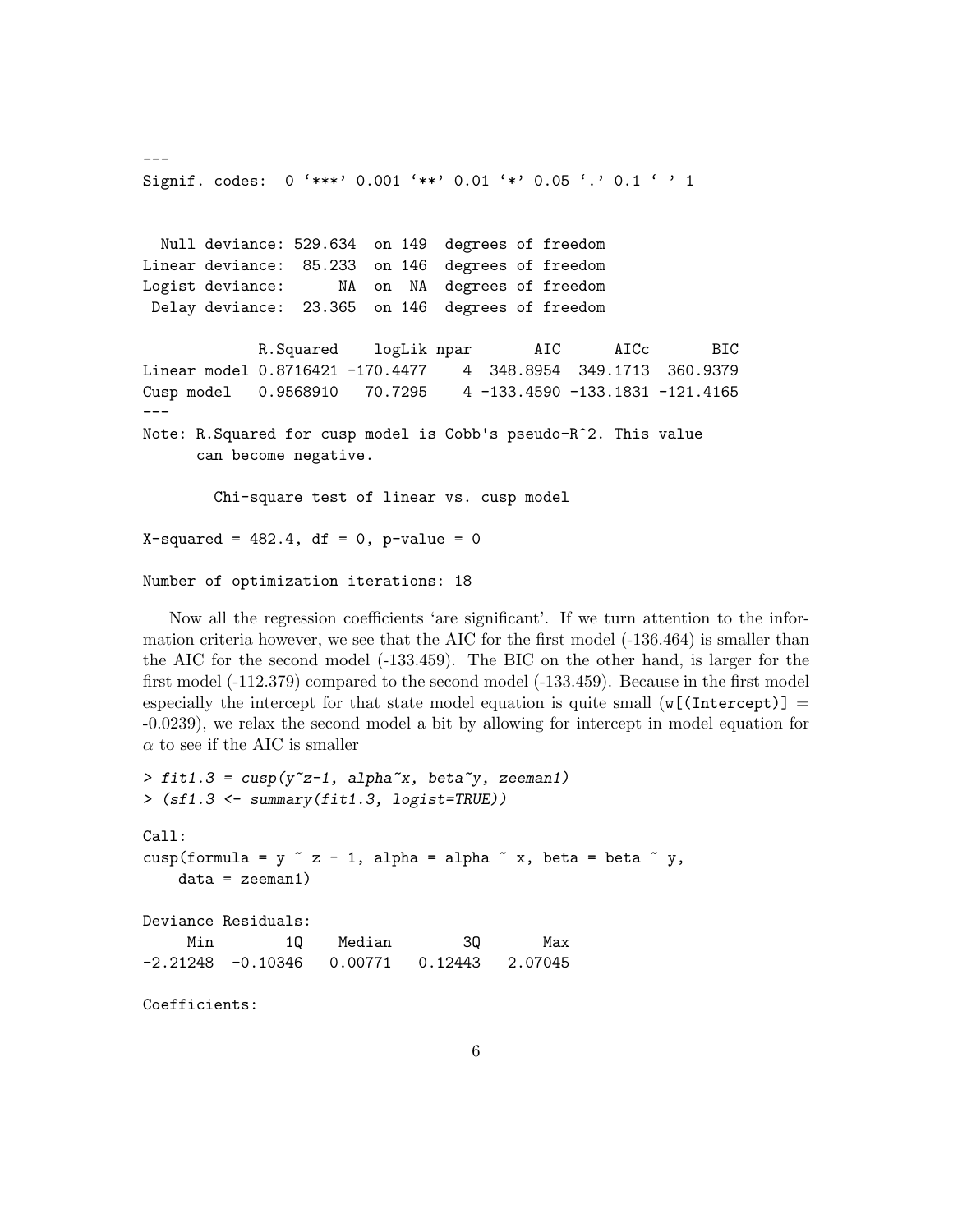Estimate Std. Error z value  $Pr(>|z|)$ a[(Intercept)] 0.45555 0.17266 2.638 0.00833 \*\* a[x] 1.15341 0.15471 7.455 8.98e-14 \*\*\* b[(Intercept)] 0.99190 0.37313 2.658 0.00785 \*\*  $b[y]$  -1.47891 0.13597 -10.877 < 2e-16 \*\*\* w[z] 0.89766 0.02711 33.114 < 2e-16 \*\*\* --- Signif. codes: 0 '\*\*\*' 0.001 '\*\*' 0.01 '\*' 0.05 '.' 0.1 ' ' 1 Null deviance: 532.944 on 149 degrees of freedom Linear deviance: 85.233 on 146 degrees of freedom Logist deviance: 17.061 on 146 degrees of freedom Delay deviance: 24.683 on 145 degrees of freedom R.Squared logLik npar AIC AICc BIC Linear model 0.8716421 -170.44770 4 348.8954 349.1713 360.9379 Logist model 0.9742049 -49.80112 4 107.6022 107.8781 119.6448 Cusp model 0.9540613 74.72029 5-139.4406-139.0239-124.3874 --- Note: R.Squared for cusp model is Cobb's pseudo-R^2. This value can become negative. Chi-square test of linear vs. cusp model  $X$ -squared = 490.3, df = 1, p-value = 0 Number of optimization iterations: 31

The AIC, AICc and BIC are now all smaller than both the first and the second model, and all intercept coefficients 'are significant'.

In the call to summary, this time we have set the optional parameter logist to TRUE, so that also the logistic model is fitted for a more critical test of the cusp model (see the main vignette and help(cusp.logist) for details). The information criteria all indicate that the cusp model is to be preferred over the logistic model, even though the  $pseudo-R^2$  is larger for the logistic model (0.9742) than for the cusp model (0.9541). (See for a discussion of the *pseudo-R*<sup>2</sup> the main vignette.)

Figure [3](#page-7-0) displays a diagnostic plot of the last model that was generated with

> plot(fit1.3)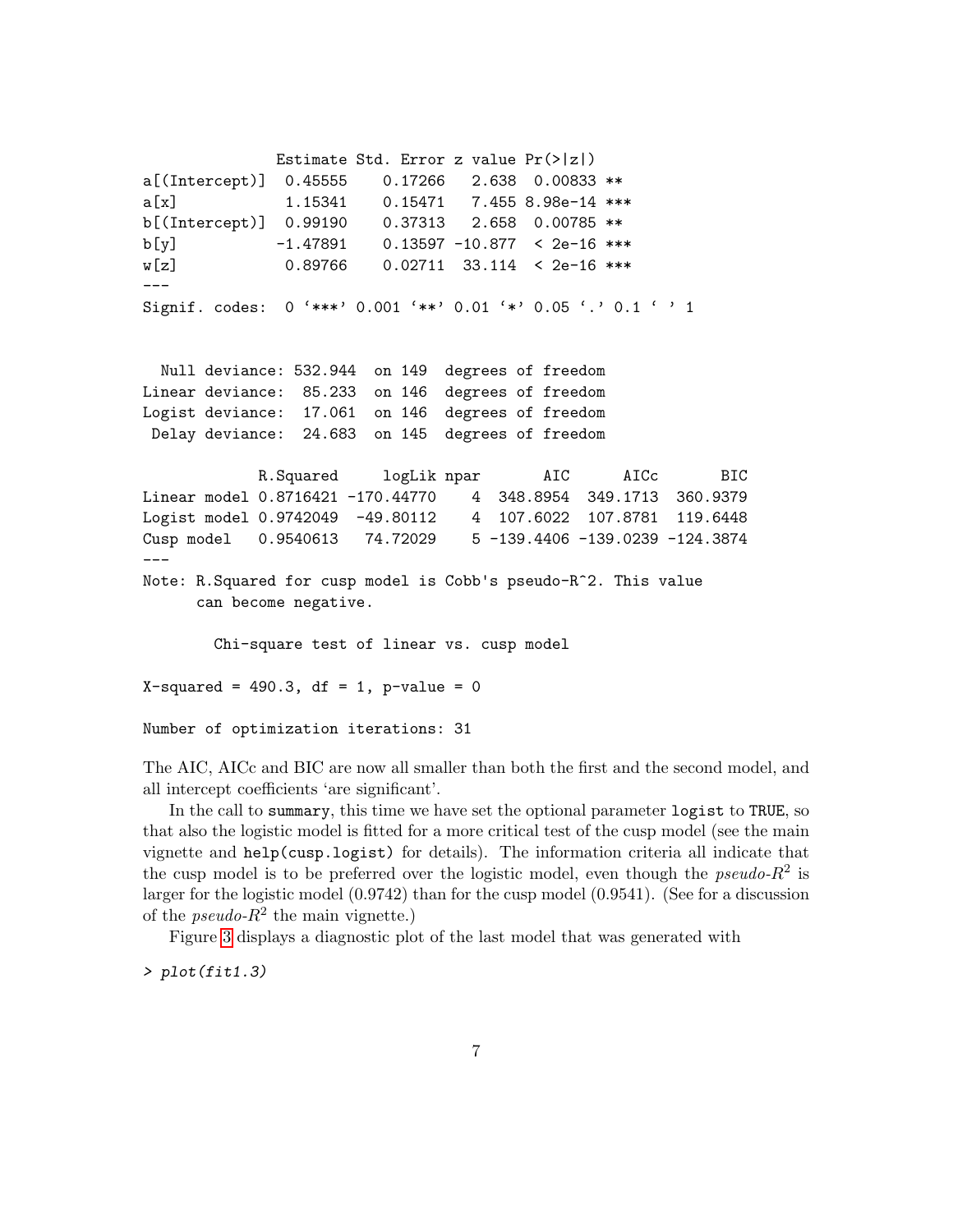# > plot(fit1.3)



<span id="page-7-0"></span>Figure 3: Diagnostic plot for the second model fitted to zeeman1.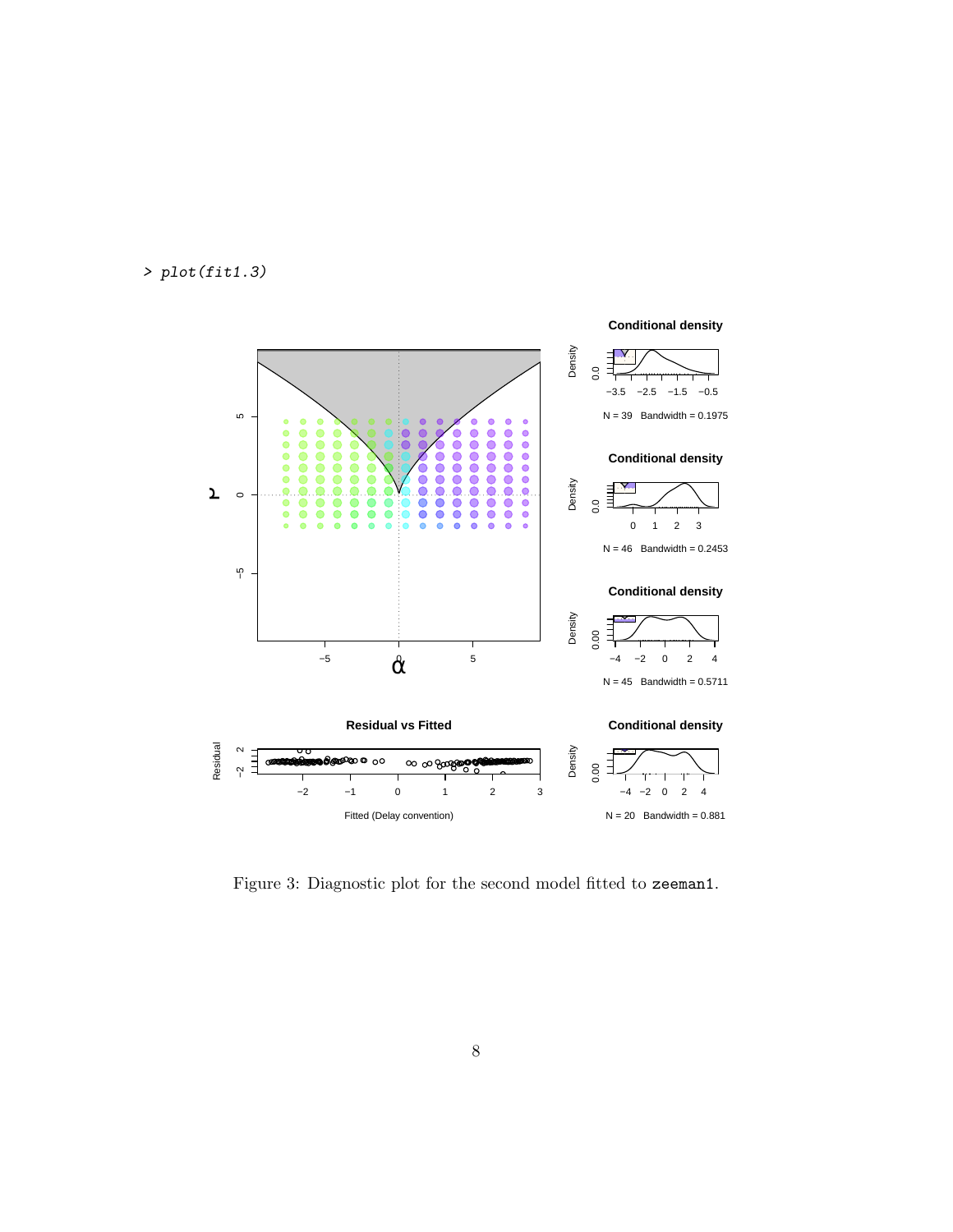### 3.2 zeeman2

We fit the same models as in the previous case

> data(zeeman2)  $> fit2.1 = cusp(y^z, alpha^x + y, beta^x + y, zeeman2)$ > summary(fit2.1) Call: cusp(formula =  $y$   $\tilde{z}$ , alpha = alpha  $\tilde{z}$  x +  $y$ , beta = beta  $\tilde{z}$  x + y, data = zeeman2) Deviance Residuals: Min 1Q Median 3Q Max  $-1.589e+00 -1.839e-01 -3.087e-06$  1.839e-01 1.589e+00 Coefficients: Estimate Std. Error z value Pr(>|z|) a[(Intercept)] -1.330e-04 2.084e-01 -0.001 0.99949 a[x] 7.892e-01 9.925e-02 7.952 1.84e-15 \*\*\* a[y] 1.423e-05 4.994e-02 0.000 0.99977 b[(Intercept)] 3.891e+00 2.864e-01 13.588 < 2e-16 \*\*\* b[x] 1.165e-05 4.585e-02 0.000 0.99980 b[y] 1.007e-01 3.448e-02 2.921 0.00349 \*\* w[(Intercept)] 8.913e-06 4.799e-02 0.000 0.99985 w[z] 7.789e-01 1.791e-02 43.495 < 2e-16 \*\*\* --- Signif. codes: 0 '\*\*\*' 0.001 '\*\*' 0.01 '\*' 0.05 '.' 0.1 ' ' 1 Null deviance: 1100.117 on 197 degrees of freedom Linear deviance: 426.846 on 194 degrees of freedom Logist deviance: MA on NA degrees of freedom Delay deviance: 25.421 on 190 degrees of freedom R.Squared logLik npar AIC AICc BIC Linear model 0.7645990 -356.9972 4 721.9944 722.2016 735.1475 Cusp model 0.9770089 121.4310 8 -226.8621 -226.1002 -200.5559 --- Note: R.Squared for cusp model is Cobb's pseudo-R^2. This value can become negative.

9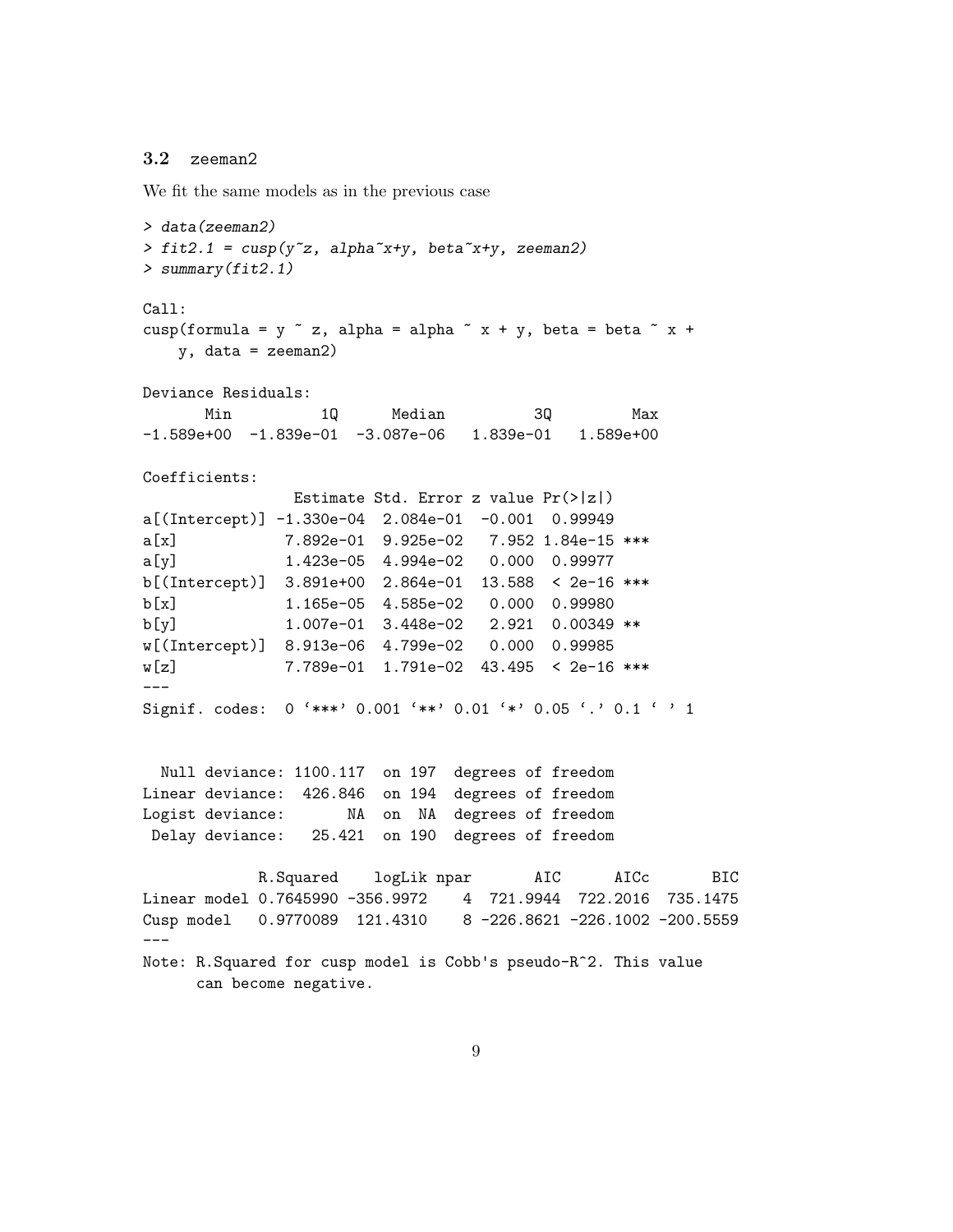Chi-square test of linear vs. cusp model

 $X$ -squared = 956.9, df = 4, p-value = 0

Number of optimization iterations: 94

Again, the intercept coefficients  $\alpha$  [(Intercept)] and  $\psi$  [(Intercept)]) are non-significant, as are  $a[y]$  and  $b[x]$ . We leave these coefficients out of the model in the followup fit

```
> fit2.2 = cusp(y<sup>z-1</sup>, alpha<sup>x-1</sup>, beta\tilde{y}, zeeman2)
> summary(fit2.2)
Call:
cusp(formula = y z - 1, alpha = alpha x - 1, beta = beta xy, data = zeeman2)
Deviance Residuals:
      Min 1Q Median 3Q Max
-1.589e+00 -1.839e-01 3.331e-15 1.839e-01 1.589e+00
Coefficients:
             Estimate Std. Error z value Pr(>|z|)
a[x] 0.78913 0.09924 7.952 1.84e-15 ***
b[(Intercept)] 3.89115 0.28636 13.588 < 2e-16 ***
b[y] 0.10071 0.03448 2.921 0.00349 **
w[z] 0.77891 0.01791 43.495 < 2e-16 ***
---
Signif. codes: 0 '***' 0.001 '**' 0.01 '*' 0.05 '.' 0.1 ' ' 1
 Null deviance: 1100.104 on 197 degrees of freedom
Linear deviance: 426.846 on 194 degrees of freedom
Logist deviance: NA on NA degrees of freedom
Delay deviance: 25.421 on 194 degrees of freedom
           R.Squared logLik npar AIC AICc BIC
Linear model 0.7645990 -356.9972 4 721.9944 722.2016 735.1475
Cusp model  0.9770089  121.4310  4 -234.8621 -234.6548 -221.7090
---
Note: R.Squared for cusp model is Cobb's pseudo-R^2. This value
     can become negative.
```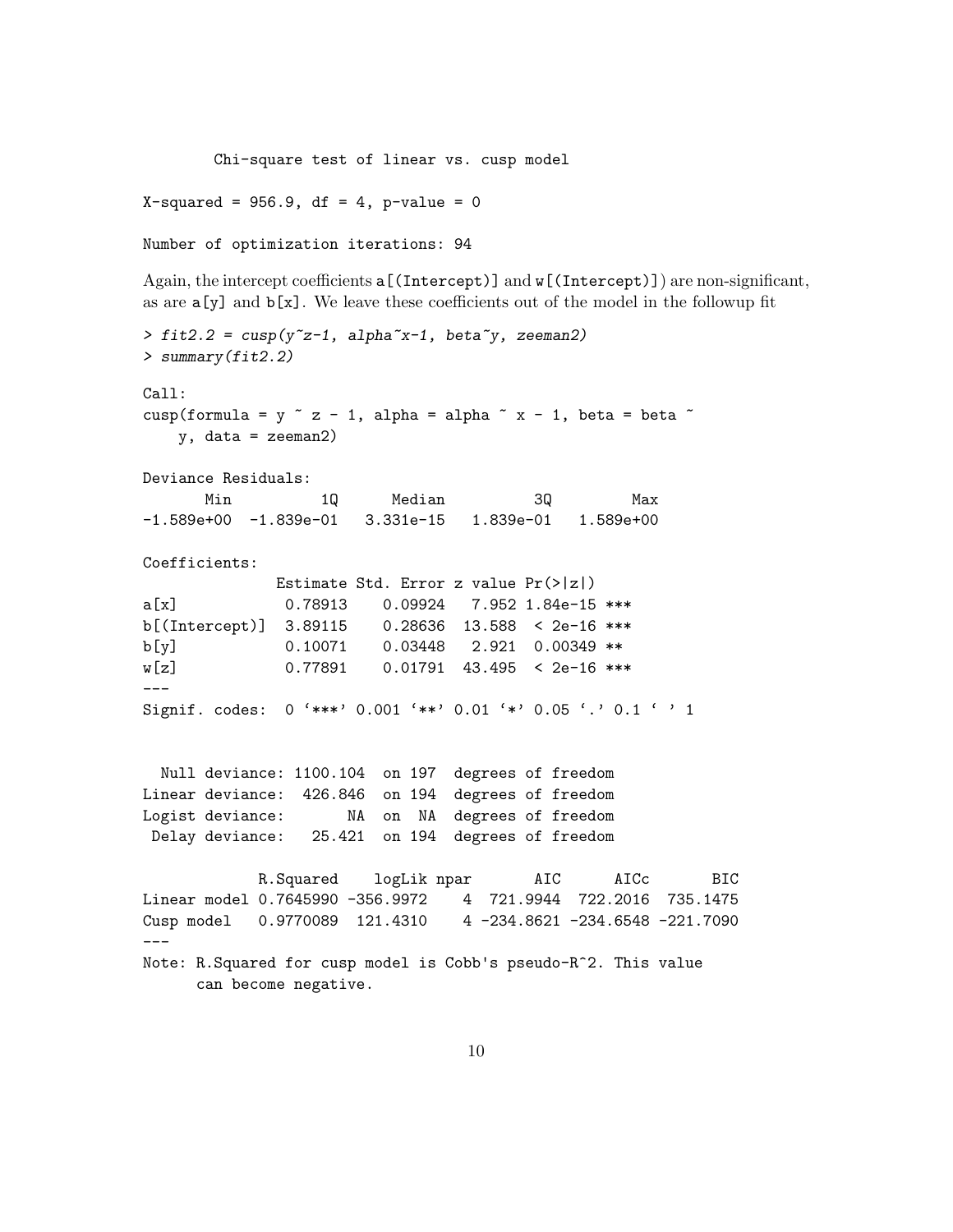Chi-square test of linear vs. cusp model

 $X$ -squared = 956.9, df = 0, p-value = 0

```
Number of optimization iterations: 34
```
The AIC of this reduced model (-234.8621) is indeed smaller than the AIC of the previous model (-226.8621). If for comparison with the model selected for zeeman1 we include a[(Intercept)] again, this barely reduces the negative log-likelihood, while increasing the AIC. More importantly this coefficient is estimated to be zero.

```
> fit2.3 = cusp(y^z-1, alpha^x, beta^y, zeeman2)> fit2.3
Call: cusp(formula = y z - 1, alpha = alpha x, beta = beta x y, data = zeeman2)
Coefficients:
a[(Intercept)] a[x] b[(Intercept)] b[y] w[z]1.096e-15 7.891e-01 3.891e+00 1.007e-01 7.789e-01
Degrees of Freedom: 197 Total (i.e. Null); 193 Residual
Null Deviance: 1100
Delay Deviance: 25.42 AIC: -232.9
3.3 zeeman3
We do the same analysis for zeeman3.
> data(zeeman3)
> fit3.1 <- cusp(y^z, alpha^x + y, beta^x + y, zeeman3)> summary(fit3.1)
Call:
cusp(formula = y \tilde{z}, alpha = alpha \tilde{z} x + y, beta = beta \tilde{z} x +
   y, data = zeeman3)
Deviance Residuals:
    Min 1Q Median 3Q Max
-1.28904 -0.14995 0.03348 0.17721 2.44220
Coefficients:
               Estimate Std. Error z value Pr(>|z|)
```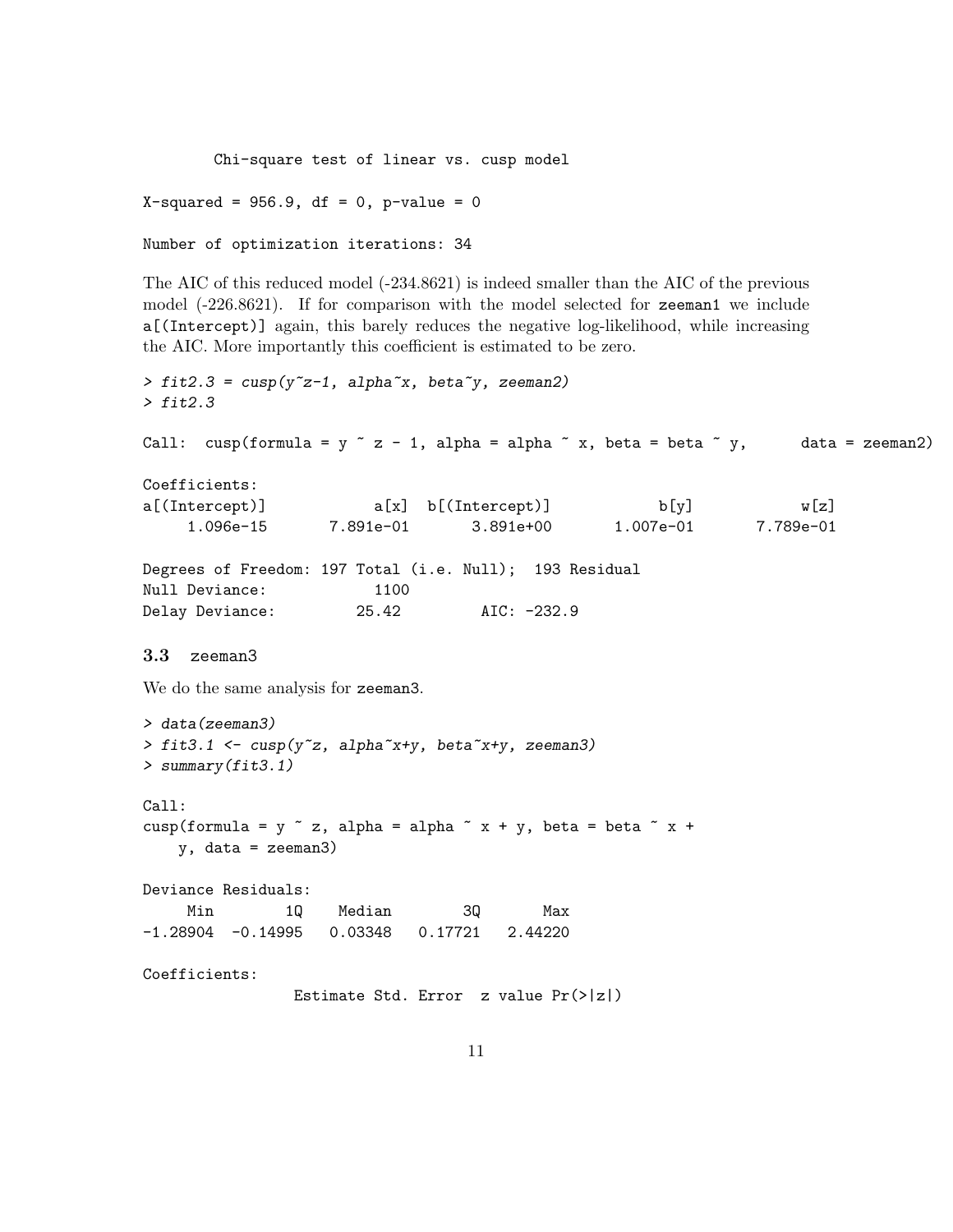a[(Intercept)] -0.0540490 0.0033964 -15.914 <2e-16 \*\*\* a[x] 0.2437644 0.0006382 381.935 <2e-16 \*\*\* a[y] -0.0185760 0.0008130 -22.848 <2e-16 \*\*\* b[(Intercept)] 4.8832846 0.0034005 1436.034 <2e-16 \*\*\* b[x] -0.0454644 0.0006383 -71.223 <2e-16 \*\*\* b[y] -0.6766923 0.0008136 -831.715 <2e-16 \*\*\* w[(Intercept)] -0.0564834 0.0219623 -2.572 0.0101 \* w[z] 0.4664489 0.0044566 104.666 <2e-16 \*\*\* --- Signif. codes:  $0$  '\*\*\*' 0.001 '\*\*' 0.01 '\*' 0.05 '.' 0.1 ' ' 1 Null deviance: 987.386 on 281 degrees of freedom Linear deviance: 2016.486 on 278 degrees of freedom Logist deviance: MA on NA degrees of freedom Delay deviance: 55.197 on 274 degrees of freedom R.Squared logLik npar AIC AICc BIC Linear model 0.5556587 -677.51652 4 1363.03304 1363.17744 1377.6007 Cusp model 0.9451417 -34.08026 8 84.16052 84.68799 113.2958 --- Note: R.Squared for cusp model is Cobb's pseudo-R^2. This value can become negative. Chi-square test of linear vs. cusp model  $X$ -squared = 1287, df = 4, p-value = 0 Number of optimization iterations: 114

This time all regression coefficients are significant. We still compare with the simplified model used in the other cases to see if the AIC, AICc and BIC might be lower still

```
> fit3.2 <- cusp(y^z-1, alpha^x-1, beta^y, zeeman3)> summary(fit3.2)
Call:
cusp(formula = y \tilde{z} - 1, alpha = alpha \tilde{z} x - 1, beta = beta \tilde{z}y, data = zeeman3)
Deviance Residuals:
     Min 1Q Median 3Q Max
```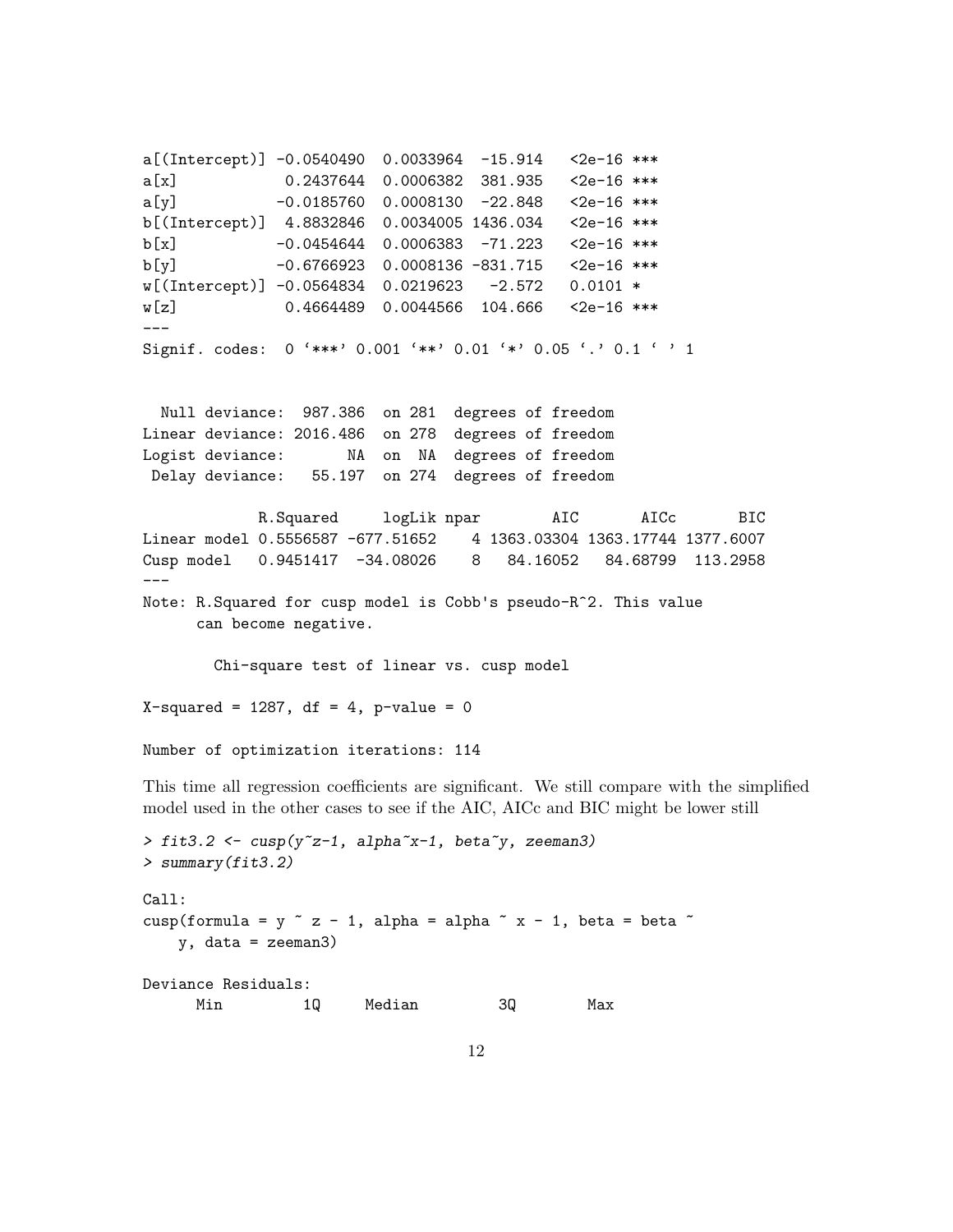-2.496125 -0.182561 -0.005285 0.158835 1.054552 Coefficients: Estimate Std. Error z value Pr(>|z|) a[x] 0.24273 0.02918 8.317 <2e-16 \*\*\* b[(Intercept)] 4.87001 0.25664 18.976 <2e-16 \*\*\*  $b[y]$  -0.68031 0.04054 -16.781 <2e-16 \*\*\* w[z] 0.46586 0.01051 44.334 <2e-16 \*\*\* --- Signif. codes: 0 '\*\*\*' 0.001 '\*\*' 0.01 '\*' 0.05 '.' 0.1 ' ' 1 Null deviance: 984.900 on 281 degrees of freedom Linear deviance: 2016.486 on 278 degrees of freedom Logist deviance: NA on NA degrees of freedom Delay deviance: 56.263 on 278 degrees of freedom R.Squared logLik npar AIC AICc BIC Linear model 0.5563031 -677.51652 4 1363.03304 1363.17744 1377.60067 Cusp model 0.9445425 -36.21439 4 80.42879 80.57319 94.99642 --- Note: R.Squared for cusp model is Cobb's pseudo-R^2. This value can become negative. Chi-square test of linear vs. cusp model  $X$ -squared = 1283, df = 0, p-value = 0 Number of optimization iterations: 25

Compared to the previous fit, this model indeed yields a lower AIC, AICc, and BIC and hence is preferred according to the information criteria.

## 4 Simulation

Sometimes it's useful to be able to simulate data from a model. Two cases are discussed here.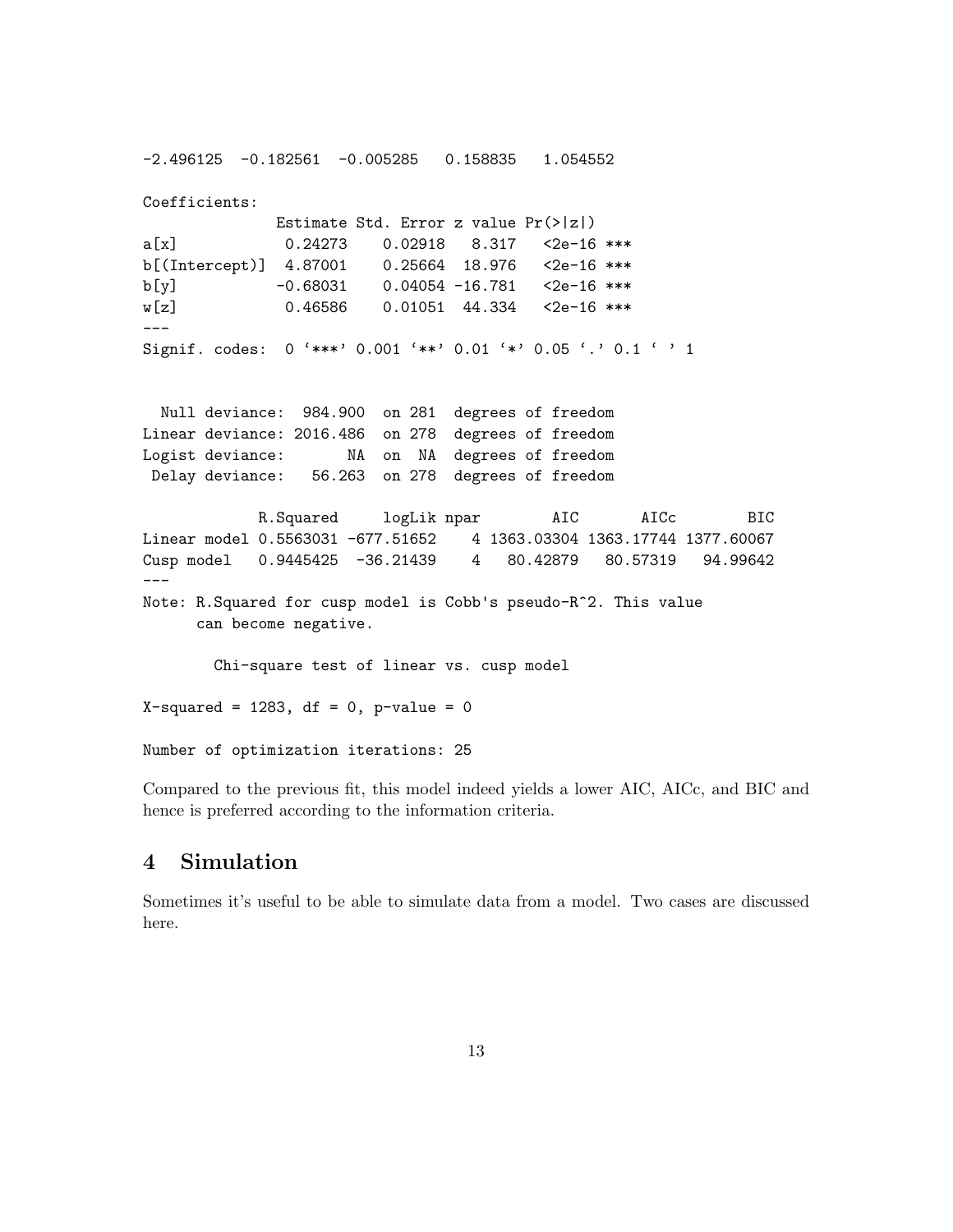#### 4.1 Generating data in accordance with Cobb's cusp SDE

To obtain observations in accordance with Cobb's stochastic cusp catastrophe model in equation [\(2\)](#page-1-0), the function rousp can be used. If for all the observations  $\alpha$  and  $\beta$  are equal, this is simply done with the statement. Figure [4](#page-14-0) displays a histogram.

```
> set.seed(423)
> alpha = 0.25> beta = 2> n = 1000> y = r \cos p(n, alpha, beta)> hist(y,80,freq=FALSE)
> curve(dcusp(x, 0.25, 2), min(y)-1, max(y)+1, add=TRUE, col=2)
```
The parameters  $\alpha$  and  $\beta$  can simply be estimated with the statement

```
> cusp(y^{\sim}y-1, alpha^{\sim}1, beta^{\sim}1)
```

```
Call: cusp(formula = y \tilde{y} - 1, alpha = alpha \tilde{y} 1, beta = beta \tilde{y} 1)
Coefficients:
a[(Intercept)] b[(Intercept)] w[y]
       0.1916 2.0654 1.0081
Degrees of Freedom: 999 Total (i.e. Null); 997 Residual
Null Deviance: 1641
Delay Deviance: 361.2 AIC: 2278
```
If the  $\alpha$ 's and  $\beta$ 's are different, e.g., depending on predictive variables, they can be generated for example with the statements

```
> set.seed(423)
> x1 = runif(150)> x2 = runif(150)> a = c(-2, 4)> b = c(-1, 4)> alpha = a[1] + a[2]*x1
> \text{beta} = b[1] + b[2]*x2> z = Vectorize(rcusp)(1, alpha, beta)
> data <- data.frame(x1, x2, z)
```
Estimating the coefficients in a and b can then be carried out with, e.g.,

```
> fit <- cusp(y \text{ z}, a]pha x1+x2, beta x1+x2, data)
```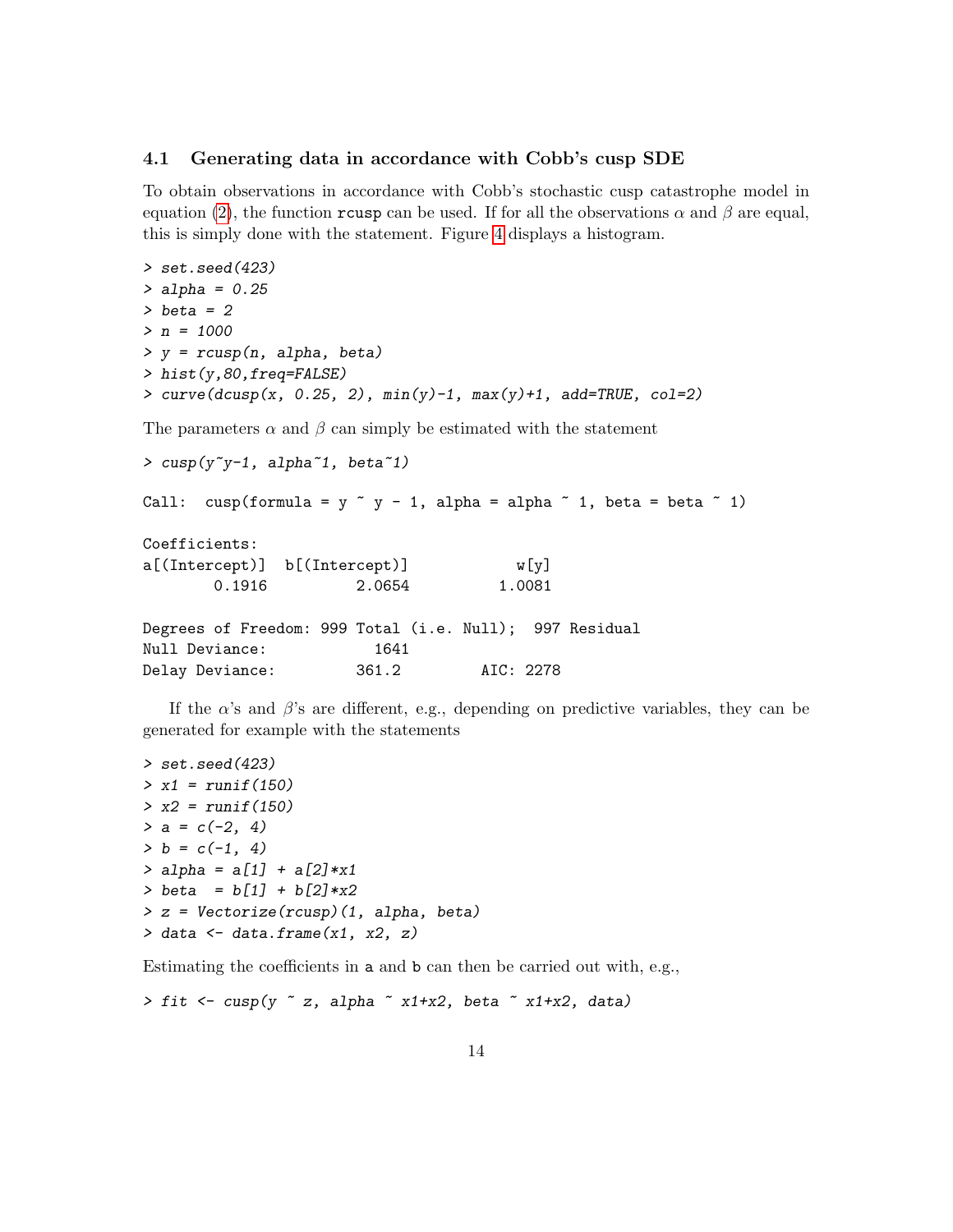

<span id="page-14-0"></span>Figure 4: Histogram of 1000 observations from Cobb's stochastic cusp catastrophe SDE (as opposed to the deterministic cusp catastrophe) with for each observation  $\alpha = 0.25$  and  $\beta = 2.$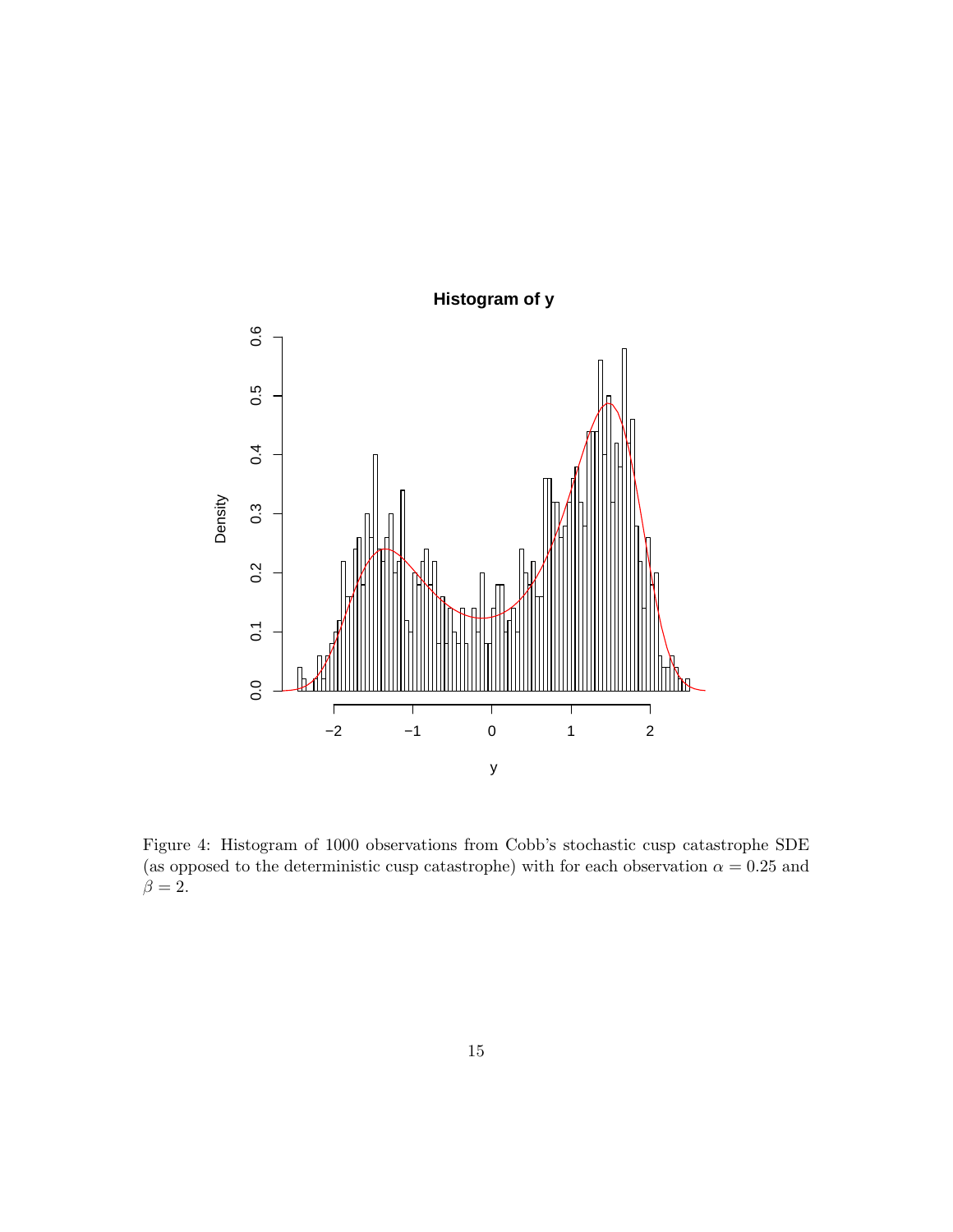#### 4.2 Generating data in accordance with the measurement error model

We can generate data in accordance with the measurement error model in equation [\(1\)](#page-1-1) as follows

```
> set.seed(423)
> g = expand.grid(seq(-3, 3, len=15), seq(-3, 3, len=15))> a = g[,1]; b = g[,2]; i dx = chind(sample(c(1,3), length(a), TRUE), seq(along=a));> s = Vectorize(cusp.extrema)(a,b)[idx]
> y = s + rnorm(length(s), . . 3)
```
Here g is a grid of points on the control surface, and cusp.extrema is used to compute the roots of the cusp equilibrium equation

$$
\alpha + \beta y^2 - y^3 = 0.
$$

The vector of states s is then constructed by sampling from the smallest and largest roots. The observations y are then created in accordance with the measurement error model.

It instructive to see a 3D plot of the generated data points generated in this way

```
> if(require(plot3D)){
+ scatter3D(a, b, y, theta=200, phi=10, zlim=c(-4,4));
+ # you can try require(rgl); rgl.points(a, b, y) instead
+ }
```
Note that this measurement model is not cusp SDE model of Cobb as described in the paper (the main vignette that comes with the cusp package). Even so, the maximum likelihood method of Cobb, does fit this surface quite well:

```
> fit <- cusp(y^{\sim}y, alpha^{\sim}a, beta^{\sim}b)> summary(fit)
Call:
cusp(formula = y \tilde{y}, alpha = alpha \tilde{y} a, beta = beta \tilde{y} b)
Deviance Residuals:
    Min 1Q Median 3Q Max
-0.81307 -0.20738 0.02675 0.24115 1.05391
Coefficients:
               Estimate Std. Error z value Pr(>|z|)
a[(Intercept)] -0.010426 0.147637 -0.071 0.944
a[a] 1.384265 0.162343 8.527 <2e-16 ***
b[(Intercept)] 0.296099 0.365037 0.811 0.417
```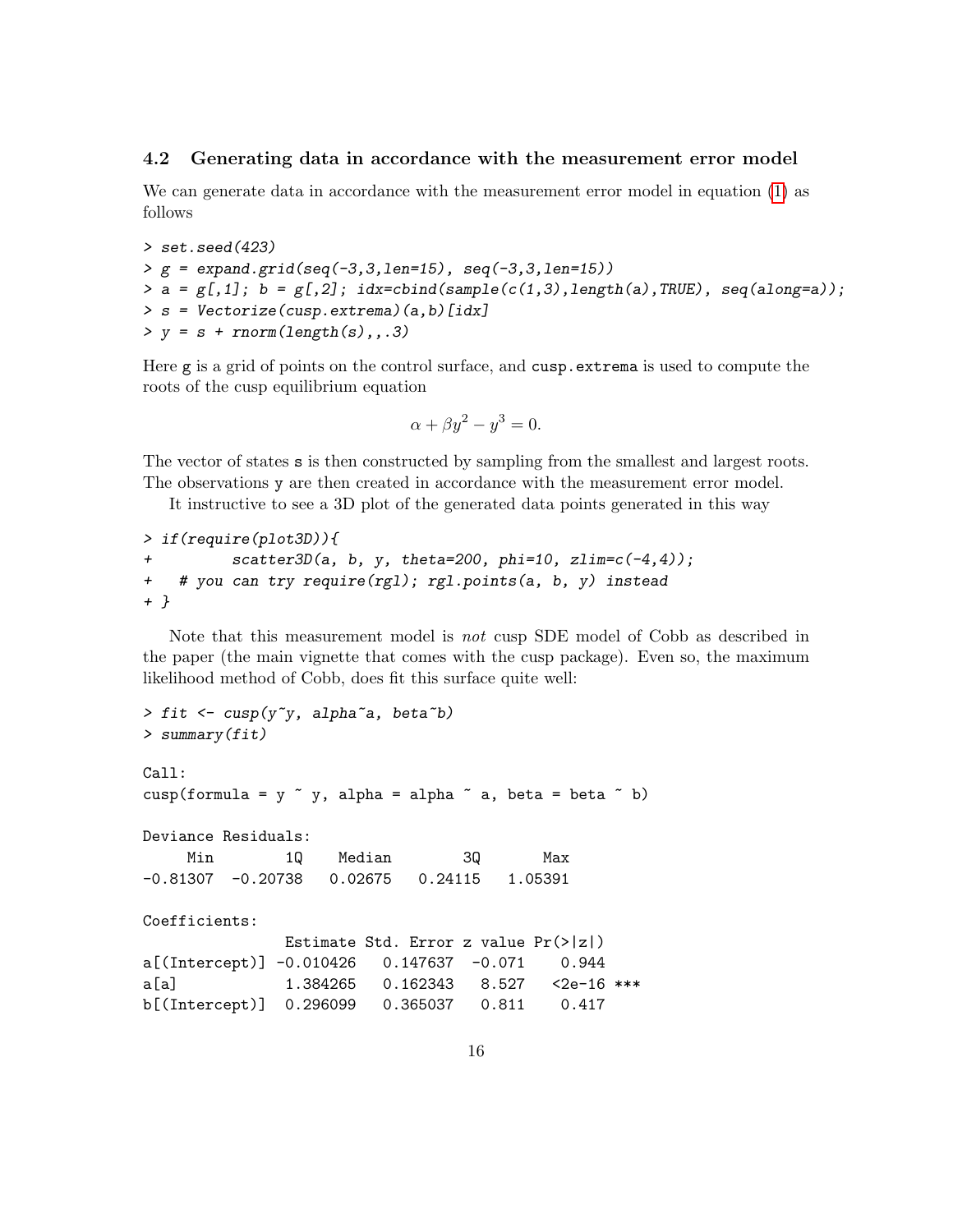

Figure 5: 3D scatter plot of cusp equilibrium surface with measurement error  $\,$